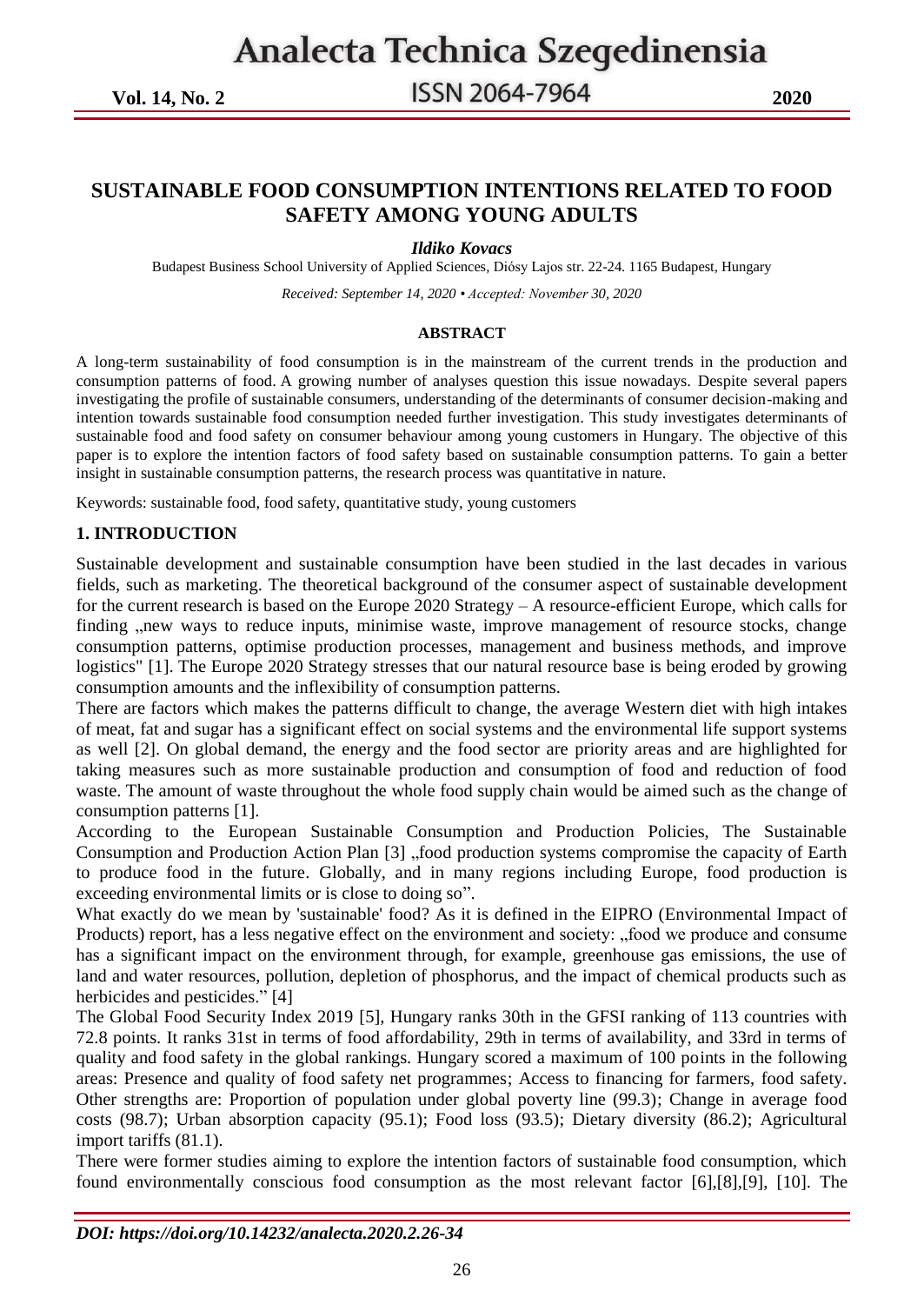Analecta Technica Szegedinensia **Vol. 14, No. 2 2020**

present study attempts to find out if consumers actually do modify their food preferences, the factors that push consumers towards this modification, how consumers overcome their consumption habits.

### **2. MATERIALS AND METHODS**

The research focuses on the principles of sustainable food consumption related to food safety. A quantitative online survey was used for data collection through self-administered questionnaires. The questionnaire consisted of several multi-item structure measurement on five-point scales and open-ended questions. The questionnaire included three qualitative questions on conscious purchasing behaviour, Topof-mind sources of sustainable food and food types which are considered to be the most important in connection with sustainability. All scales to measure the study variables were adapted from former studies [8].

The data were collected between March 2019 and May 2019, a purposive sampling along with snowball sampling was applied and quota method was applied to ensure the appropriate rate of socio-demographic characteristics of the sample. The sampling strategy employed in this research was designed to obtain a sample based on the following criteria: the first criterion was demographic status of the respondents. All respondents in the sample were filtered by the age group 18–25. The second criterion was a purchasing one: the respondents had to be active in food purchasing; had to take part in at least 60 percent of the household food purchase. A sample of 1608 adult's socio-demographic characteristics are presented in Table 1.

|                   | <b>HCSO</b><br>Sample |        |        |       |        |        |
|-------------------|-----------------------|--------|--------|-------|--------|--------|
|                   | Male                  | Female | Total  | Male  | Female | Total  |
| <b>Budapest</b>   | 28.33                 | 28.38  | 56.71  | 32.24 | 32.88  | 65.12  |
| Pest county towns | 15.27                 | 14.40  | 29.66  | 13.20 | 13.46  | 26.66  |
| Pest county       |                       |        |        |       |        |        |
| villages          | 7.13                  | 6.50   | 13.63  | 4.07  | 4.15   | 8.22   |
| Total             | 50.73                 | 49.27  | 100.00 | 49.51 | 50.49  | 100.00 |

*Table 1. The socio-demographic characteristics of the sample and the Hungarian population according to the data of the Hungarian Central Statistical Office*

Source: Hungarian Central Statistical Office (HCSO), current research 2020

### **3. RESULTS AND DISCUSSION**

The overall objective of the study was to explore the most relevant factors of sustainable food consumption based on a former qualitative study and the validation of the scale. The structure of food safety was predicted to be multi-dimensional. A twenty-five item five-point Likert-scale (1 – "completely disagree"; 5 – "completely agree") was developed for measuring consumption intention. In the research, the validity test of the scale Cronbach's Alpha test was conducted. The value of Cronbach's Alpha was 0.797, while the Cronbach's Alpha Based on Standardized Items was 0.801. The summary item mean was 3.12. (Minimum: 1.763, Maximum: 4.646 Range: 2.883 Maximum/Minimum: 2.636, Variance: 0.531, N of Items: 25) Descriptive and inferential statistics were used in the data analysis. The descriptive statistics of the research variables were based on a five-point Likert scale. The results highlighted the most relevant variables in case of risk avoidance: "I avoid purchasing illegal or too unexpensive food", "I purchase grocery products in the same grocery store", "I get more and more information about food (doctors, dieticians, magazines, internet)", "I better prepare and organize my purchases", "I prefer Hungarian food over foreign ones", "I trust the inspections of the Hungarian plant protection and veterinary authorities" and "I am confident in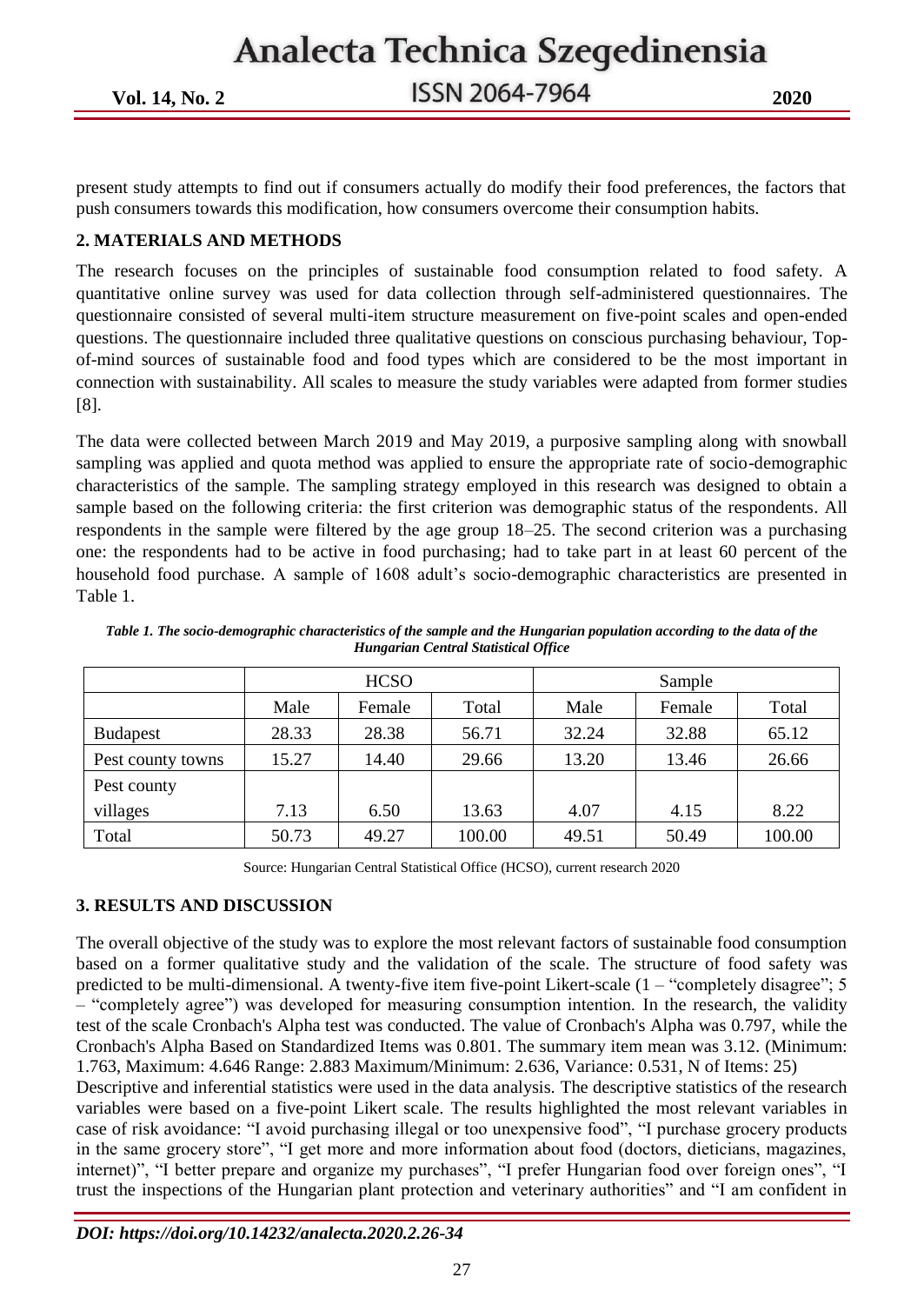the food risk reduction activities of food control authorities". Table 2 presents the descriptive statistics of the research variables, including medians, modes, means, standard deviations.

| Scale items                                                                                                       | Median | Mode | Mean | Std. Deviation |
|-------------------------------------------------------------------------------------------------------------------|--------|------|------|----------------|
| I avoid purchasing illegal or too unexpensive<br>food.                                                            | 4.60   | 5.00 | 5.00 | 1.93           |
| I purchase grocery products in the same grocery<br>store.                                                         | 5.00   | 5.00 | 4.60 | 1.35           |
| I get more and more information about food<br>(doctors, dieticians, magazines, internet).                         | 4.00   | 4.00 | 3.41 | 1.27           |
| I better prepare and organize my purchases.                                                                       | 4.00   | 4.00 | 3.79 | 1.31           |
| I prefer Hungarian food over foreign ones.                                                                        | 4.00   | 5.00 | 3.73 | 1.64           |
| I trust the inspections of the Hungarian plant<br>protection and veterinary authorities.                          | 4.00   | 4.00 | 3.69 | 1.63           |
| I am confident in the food risk reduction activities<br>of food control authorities.                              | 4.00   | 4.00 | 3.56 | 1.65           |
| I regularly read blogs and forums about healthy<br>diet.                                                          | 3.00   | 3.00 | 2.66 | 1.19           |
| I change my food consumption habits.                                                                              | 3.00   | 3.00 | 3.28 | 1.25           |
| I read the product characteristics and labels on the<br>product package.                                          | 3.00   | 4.00 | 3.39 | 1.32           |
| I buy branded food.                                                                                               | 3.00   | 4.00 | 3.27 | 1.43           |
| I buy food with Protected Designations of Origin<br>and Protected Geographical Indications.                       | 3.00   | 3.00 | 2.86 | 1.73           |
| I buy and consume seasonal food.                                                                                  | 3.00   | 3.00 | 3.37 | 1.28           |
| I prefer products that are not produced on a large<br>scale.                                                      | 3.00   | 3.00 | 3.20 | 1.36           |
| I prefer food made with traditional technology.                                                                   | 3.00   | 3.00 | 3.51 | 2.07           |
| I trust the product identification and tracking<br>system of the food chain (producer, processor,<br>and trader). | 3.00   | 3.00 | 3.53 | 1.67           |
| I am confident in the authorities' rapid and<br>effective food recall system (rapid alert system,                 | 3.00   | 4.00 | 3.42 | 1.41           |

|  |  |  |  | Table 2. Descriptive statistics of the determinants |
|--|--|--|--|-----------------------------------------------------|
|--|--|--|--|-----------------------------------------------------|

*DOI[: https://doi.org/10.14232/analecta.2020.2.26-34](https://doi.org/10.14232/analecta.2020.2.26-34)*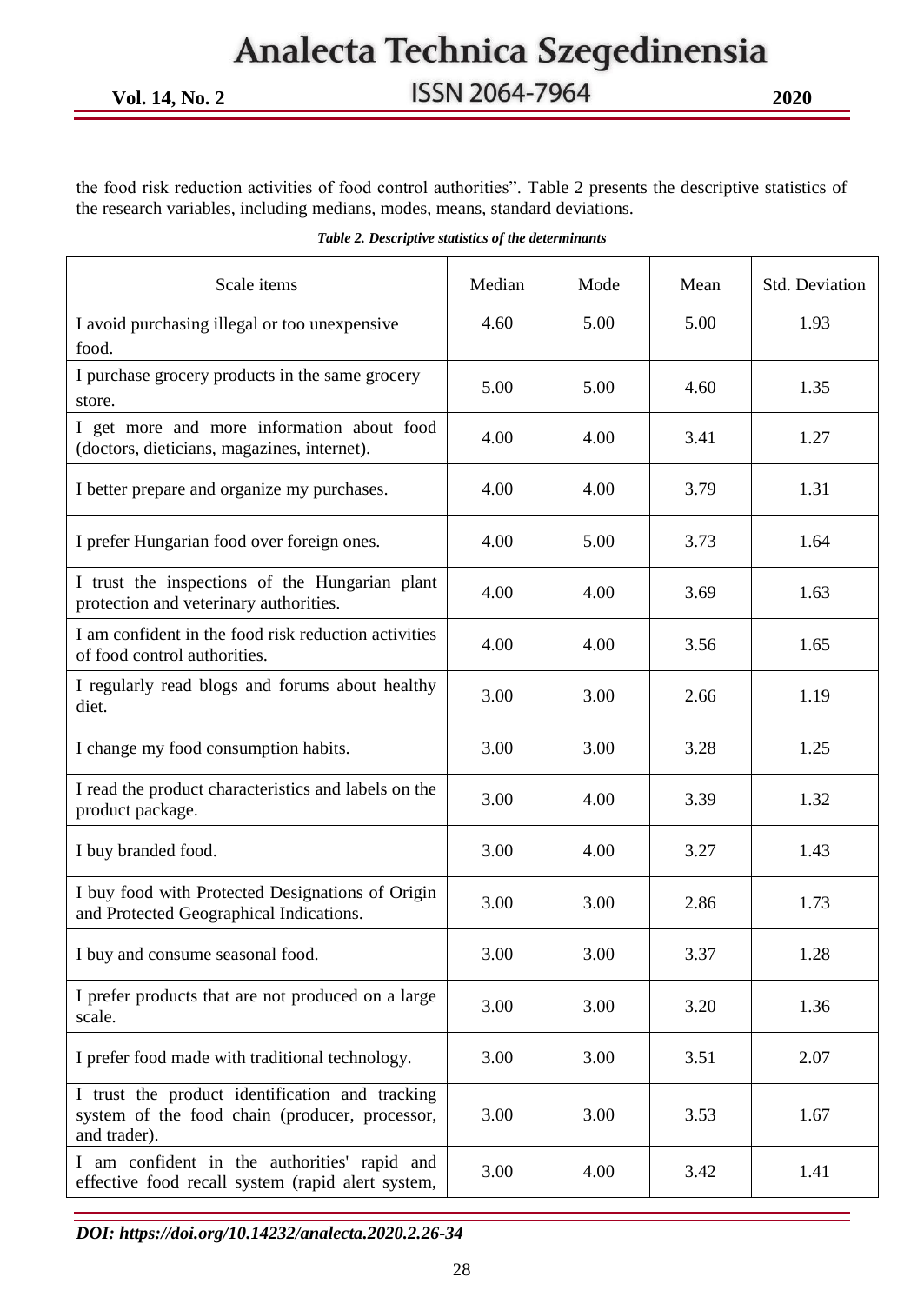**Vol. 14, No. 2 2020**

| withdrawal from the market, destruction).                                  |      |      |      |      |
|----------------------------------------------------------------------------|------|------|------|------|
|                                                                            |      |      |      |      |
| I search for information on brands' websites.                              | 2.00 | 1.00 | 2.15 | 1.09 |
| I follow your favourite brand in the social media<br>news (FB, Instagram). | 2.00 | 1.00 | 2.14 | 1.10 |
| I purchase products directly from producers.                               | 2.00 | 1.00 | 2.34 | 1.33 |
| I purchase organic products.                                               | 2.00 | 2.00 | 2.21 | 1.31 |
| I buy from local producers and processors, not<br>shipped remotely.        | 2.00 | 2.00 | 2.70 | 1.40 |
| prefer food<br>L<br>that<br>requires<br>low<br>water<br>consumption.       | 2.00 | 1.00 | 2.71 | 2.08 |
| I prefer food that requires low carbon production.                         | 2.00 | 1.00 | 2.78 | 2.18 |
| I buy locally from the producer.                                           | 1.00 | 1.00 | 1.93 | 1.30 |

Five-point Likert-scale (1 – "completely disagree"; 5 – "completely agree"), n=1605

The less certain intention is buying from local producers, and the following possibilities: searching for information on websites or on social media channels, purchasing organic products, and purchasing local food. The most frequent answers were completely disagreed with: "I search for information on brands' websites" (78 percent disagree or strongly disagree), "I follow your favourite brand in the social media news (FB, Instagram)" (67 percent disagree or strongly disagree), "I purchase products directly from producers" (67 percent disagree or strongly disagree, 13.2 percent agree or completely agree), "I prefer food that requires low water consumption" (58.3 percent disagree or strongly disagree, 12.7 percent agree or completely agree), "I prefer food that requires low carbon production (58.2 percent disagree or strongly disagree, 14.5 percent agree or completely agree). In terms of other variables, the answer range was higher, and mean shows higher diversity.

Based on the 25 statements, a factor analysis using a principal component technique was applied to identify food purchase intention patterns related to sustainable food consumption. To verify the suitability of the 25 food groups for the factor analysis, communalities were calculated for the scale items. Communality values were between 0.616 and 0.919.

Factor analysis was applied to examine the food safety patterns in terms of sustainable food consumption related to food safety. Exploratory factor analysis (principal component analysis with Promax and Varimax rotation) confirmed the final structure. (KMO–0.746, Bartlett's Test of Sphericity Approx. Chi-Square 19069.244, df 300, Sig. 0.000; factors accounted for 67.935% of variability of the overall original 25 scale items. A total variance Explained was 67.78%.

Cronbach's alpha coeffcients showed a high or satisfactory level of reliability. The items of all scales along with means and standard deviations are reported in Table 2.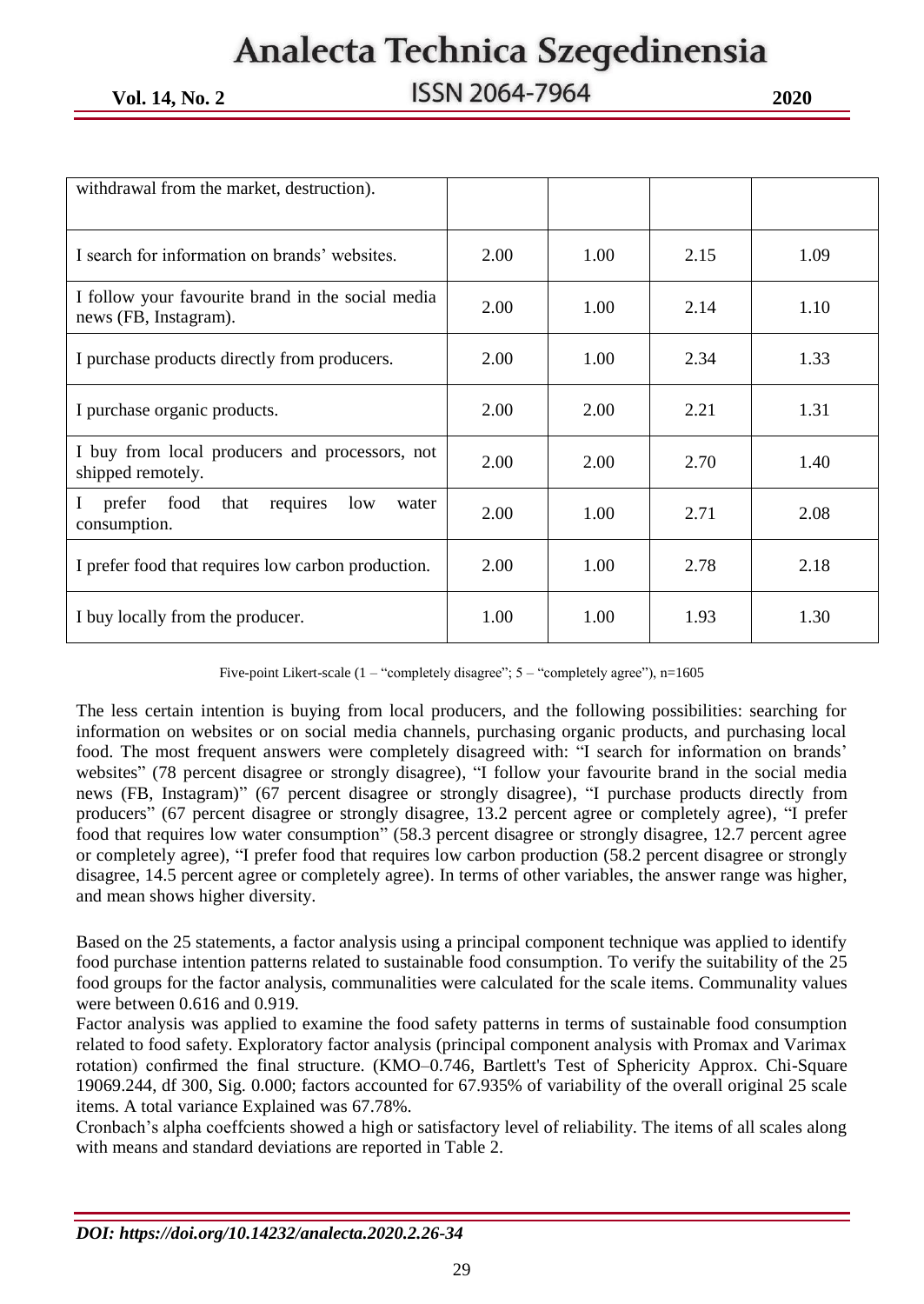**Vol. 14, No. 2 2020**

| Cronbach's Alpha |
|------------------|
| 0.904            |
| 0.702            |
| 0.795            |
| 0.868            |
| 0.902            |
| 0.882            |
| 0.720            |
|                  |

|  |  | Table 3. Measurement quality parameters of scales for determinants of food safety |
|--|--|-----------------------------------------------------------------------------------|
|  |  |                                                                                   |

The final exploratory factor analysis of the 25 variables resulted in 7 factors. Results of an exploratory factor analysis (principal component analysis with Varimax rotation) confirmed the unidimensional structure and internal consistency of each scale. Internal consistency of sub-scales and the overall scale was tested and Cronbach's alpha coefficients showed high levels of reliability in all the factors (see Table 3). The seven factors: trust in authorities' measurements, health consciousness, purchasing local products, environmentally responsible production, purchasing form local producers, brand consciousness, information search on the Internet are based on the 25 scale items, and all fit to the factor structure.

|  |  |  |  |  | Table 4. Factor structure matrix |  |
|--|--|--|--|--|----------------------------------|--|
|--|--|--|--|--|----------------------------------|--|

|                                                                                                |                | Factor |
|------------------------------------------------------------------------------------------------|----------------|--------|
| Item                                                                                           | Factor         | value  |
| I trust the product identification and tracking system of the food chain (producer, processor, | F1             | 0.927  |
| and trader).                                                                                   |                |        |
| I trust the inspections of the Hungarian plant protection and veterinary authorities.          | F1             | 0.915  |
| I am confident in the food risk reduction activities of food control authorities.              | F1             | 0.858  |
| I am confident in the authorities' rapid and effective food recall system (rapid alert system, | F1             | 0.821  |
| withdrawal from the market, destruction).                                                      |                |        |
| I get more and more information about food (doctors, dieticians, magazines, internet).         | F2             | 0.786  |
| I regularly read blogs and forums about healthy diet.                                          | F <sub>2</sub> | 0.761  |
| I read the product characteristics and labels on the product package.                          | F2             | 0.757  |
| I change my food consumption habits.                                                           | F <sub>2</sub> | 0.749  |
| I buy and consume seasonal food.                                                               | F3             | 0.795  |
| I prefer Hungarian food over foreign ones.                                                     | F <sub>3</sub> | 0.747  |
| I buy from local producers and processors, not shipped remotely.                               | F <sub>3</sub> | 0.732  |
| I prefer products that are not produced on a large scale.                                      | F3             | 0.677  |
| I prefer food that requires low carbon production.                                             | <b>F4</b>      | 0.956  |
| I prefer food that requires low water consumption.                                             | F <sub>4</sub> | 0.941  |
| I prefer food made with traditional technology.                                                | <b>F4</b>      | 0.791  |
| I purchase products directly from producers.                                                   | F5             | 0.876  |
| I buy locally from the producer.                                                               | F5             | 0.749  |
| I purchase organic products.                                                                   | F5             | 0.642  |
| I buy food with Protected Designations of Origin and Protected Geographical Indications.       | F5             | 0.485  |
| I purchase grocery products in the same grocery store.                                         | F6             | 0.810  |
| I avoid purchasing illegal or too inexpensive food.                                            | F6             | 0.668  |
| I better prepare and organize my purchases.                                                    | <b>F6</b>      | 0.562  |
| I buy branded food.                                                                            | F6             | 0.496  |
| I follow your favourite brand in the social media news (FB, Instagram).                        | F7             | 0.864  |
| I search for information on brands' websites.                                                  | F7             | 0.766  |

*DOI[: https://doi.org/10.14232/analecta.2020.2.26-34](https://doi.org/10.14232/analecta.2020.2.26-34)*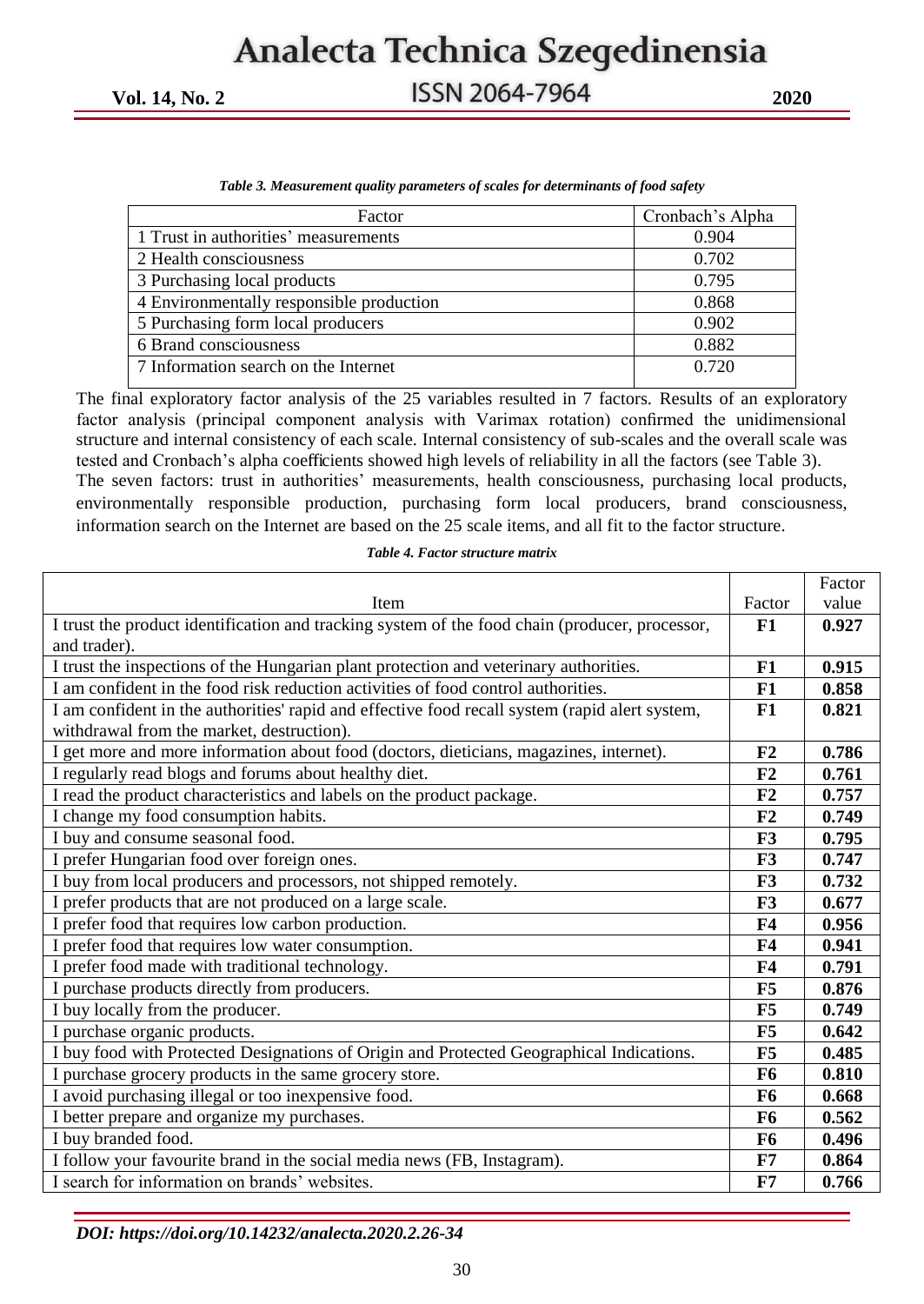Analecta Technica Szegedinensia **Vol. 14, No. 2 2020**

Extraction Method: Principal Component Analysis. Rotation Method: Promax with Kaiser Normalization.

The "trust in the authorities' measurements" factor is the most relevant one forming the factor structure. The items of that factor are visualized on Figure 1. More than half of the respondents reported that they agree or completely agree with the statements, yet 20 percent gave neutral answers. Concerning "I trust the product identification and tracking system of the food chain (producer, processor, and trader)" the neutral answers' frequency was 28.7 percent and the answers "agree" or "completely agree" were around 40 percent.



*Figure 1. Trust in the authorities' measurements factor – item frequencies in percent*

The seven factor components' (n=1608) value was examined in total the sample and two segments: "high sustainable consumption consciousness" versus "low sustainable consumption consciousness" segments. The sustainable consciousness was examined through structured questions. The high consciousness was associated with the focus on the importance of purchasing environmentally friendly food and the intention of influencing others (25% in the sample) and strived to purchase environmentally friendly food but not influenced others (33% in the sample).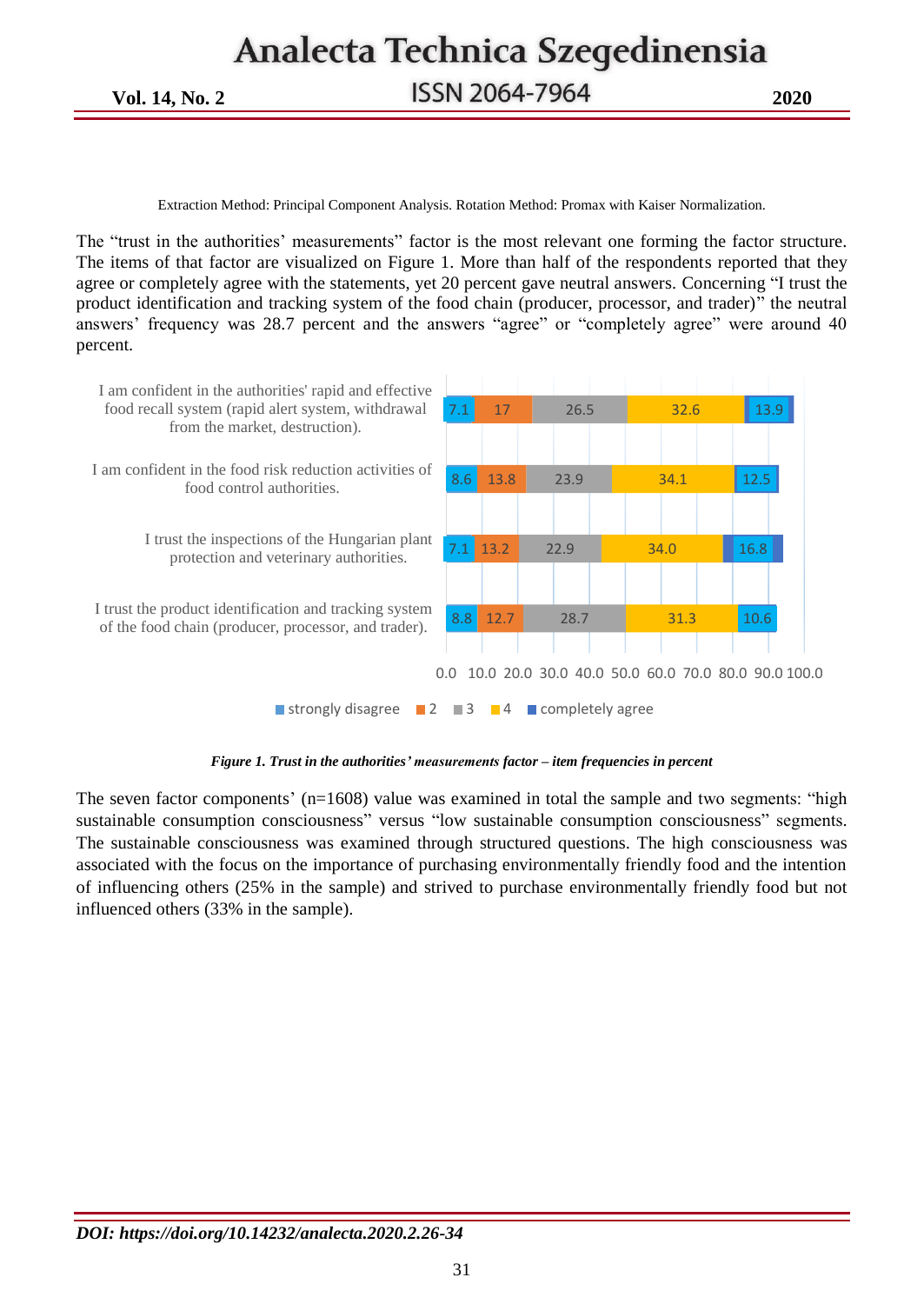**Vol. 14, No. 2 2020**



*Figure 2. Sustainable conscious food purchase segments - answer frequencies*

The low consciousness is associated with the following characteristics: I do not know much about sustainable food but strives to purchase environmentally friendly food (36.2%), this is not much I can do, so I would not care about it. (Figure 2) Another criterion was: the respondents in the low importance of sustainable food consumption segment could not mention relevant environmentally conscious determinant of food purchase, never or rarely purchase environmentally friendly products. For segmentation, open ended and structured questions were used in the questionnaire.

|                                           | Segment 1.<br>High importance of<br>sustainable food consumption | Segment 2.<br>Low importance of<br>sustainable food consumption | Total sample |
|-------------------------------------------|------------------------------------------------------------------|-----------------------------------------------------------------|--------------|
| Trust in authorities                      | high                                                             | high                                                            | high         |
| Health consciousness                      | high                                                             | high                                                            | high         |
| Local products                            | average                                                          | low                                                             | low          |
| Environmentally<br>responsible production | average                                                          | low                                                             | average      |
| Local producers                           | low                                                              | low                                                             | low          |
| <b>Brand consciousness</b>                | high                                                             | average                                                         | average      |
| Search for information on<br>the Internet | average                                                          | low                                                             | low          |

*Table 4. The intention in two segments: high and low importance of sustainable food consumption*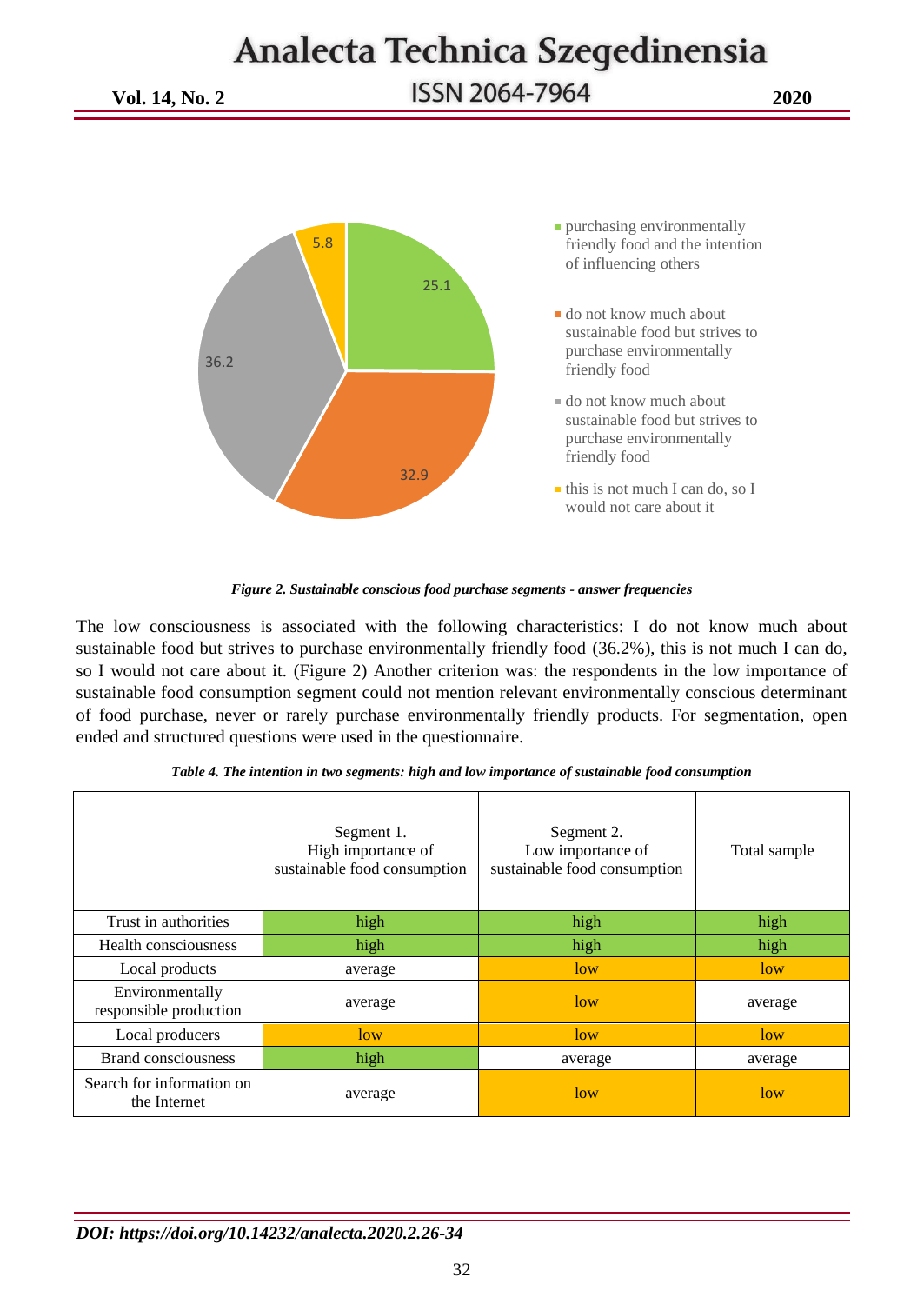**Vol. 14, No. 2 2020**

The factor item values were used to establish categories high, average and low based on sum of scale items' aswers. There are significant differences between the two segments in terms of purchasing local products, searching for information on the brands' environmentally responsible production, brand consciousness and searching for information on the Internet. (Table 4) There are two dominant factors: environmentally resonsible productions and search for information on the Internet which cause the largest difference between the two groups.

### **4. CONCLUSIONS**

The study examined the factors of food safety related to sustainable food consumption, attempting to integrate food safety issues to sustainable food consumption intentions. Food safety have had an even growing importance and would determine the near future as well. In the findings, the identified seven factors in the sustainable food purchase scale was based on former qualitative research. Stimulating sustainable food production, promoting sustainable food consumption and purchasing local food were examined in realation with sustainable consciousness.

The lack of empirical research in the area does not allow making meaningful comparisons with findings of similar former research. However, existing former research that involves sustainable consumption without the structure of consumer engagement showed trust in the authorities, positive intentions to local food and environmental characteristics, and preferring local (Hungarian) food and grocery products. In this exploratory factor analysis, the study identified seven factors that characterized food safety patterns in therms of sustainable food consumption.

Seven factors were identified: trust in authorities' measurements, health consciousness, purchasing local products, environmentally responsible production, purchasing form local producers, brand consciousness, information search on the Internet were identified. There are significant differences between the two segments: high and low importance of sustainable food consumption groups in terms of purchasing local products, searching for information on the brands' environmentally responsible production, brand consciousness and searching for information on the Internet.

The limitation of the study is the regional sample, the respondents live in Pest county or in Budapest. The other limitation comes from the age group covered by the research, therefore the findings may not be generalized.

### **REFERENCES**

- [1] EC, The roadmap to a Resource Efficient Europe, [https://ec.europa.eu/environment/resource\\_efficiency/about/roadmap/index\\_en.htm,](https://ec.europa.eu/environment/resource_efficiency/about/roadmap/index_en.htm) (2011), Accessed: 2020. 09. 09.
- [2] EC, Sustainable Agriculture, Forestry and Fisheries in the Bioeconomy, [https://ec.europa.eu/research/scar/pdf/ki-01-15-295-enn.pdf,](https://ec.europa.eu/research/scar/pdf/ki-01-15-295-enn.pdf) (2015), Accessed: 2020. 09. 09.
- [3] EC, European Sustainable Consumption and Production Policies, [https://ec.europa.eu/environment/eussd/escp\\_en.htm,](https://ec.europa.eu/environment/eussd/escp_en.htm) (2008), Accessed: 2020. 09. 09.
- [4] EC, Environmental Impact of Products (EIPRO), Analysis of the life cycle environmental impacts related to the final consumption of the EU-25, [https://ec.europa.eu/environment/ipp/pdf/eipro\\_report.pdf,](https://ec.europa.eu/environment/ipp/pdf/eipro_report.pdf) (2006), Accessed: 2020. 09. 09.
- [5] EIU, The Global Food Security Index, https://foodsecurityindex.eiu.com/Country/Details#Hungary, (2019) Accessed: 2020. 09. 09.
- [6] [Farzana Quoquab,](https://www.semanticscholar.org/author/Farzana-Quoquab/9244038) [Jihad Mohammad,](https://www.semanticscholar.org/author/Jihad-Mohammad/143928176) [Nurain Nisa Sukari](https://www.semanticscholar.org/author/Nurain-Nisa-Sukari/121075971) A multiple-item scale for measuring "sustainable consumption behaviour" construct: Development and psychometric evaluation, Asia Pacific Journal of Marketing and Logistics, (31) 4 (2019), pp. 791-806.